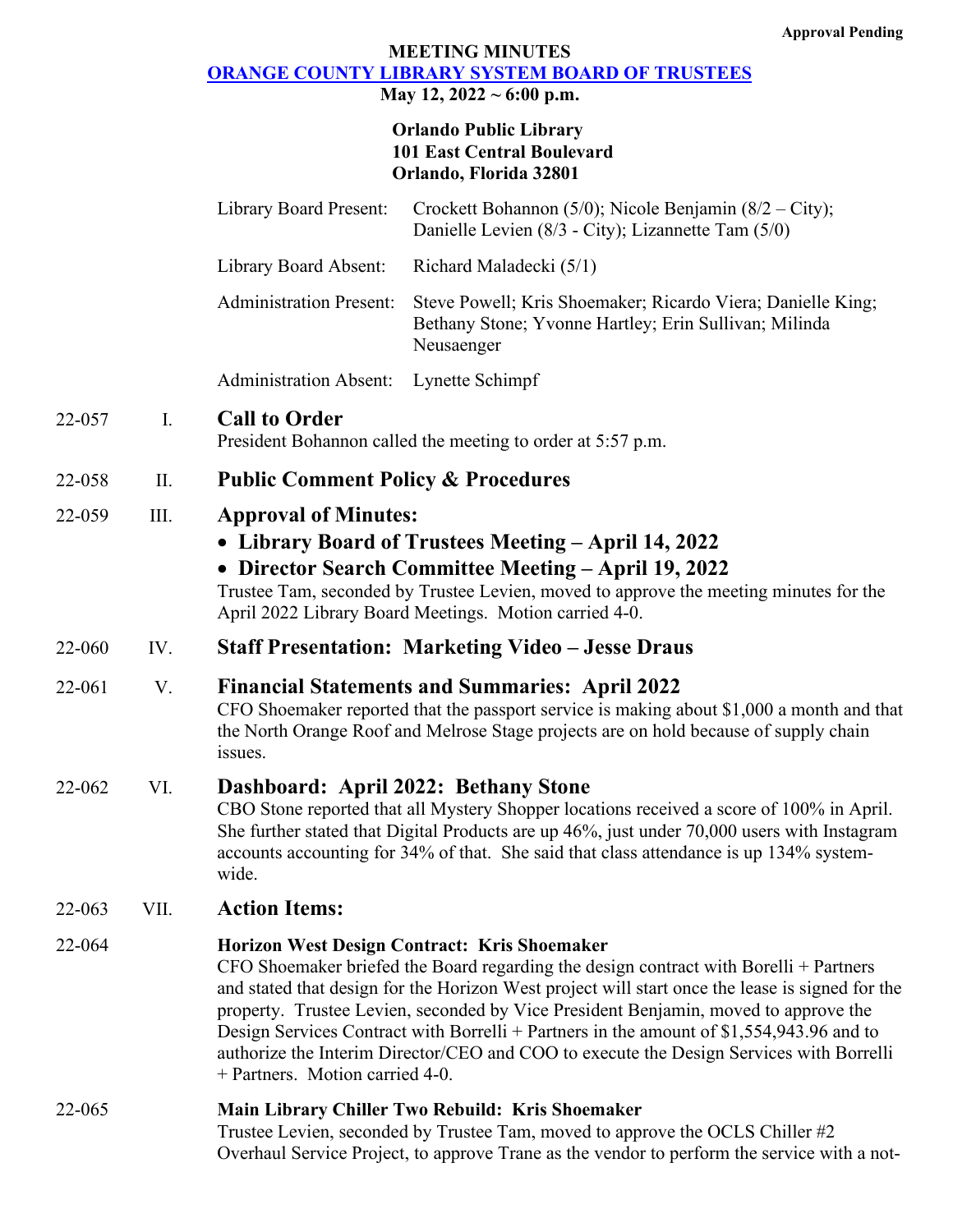**Approval Pending** to-exceed design budget of \$135,000 and to authorize the Chief Financial Officer to issue a purchase order for the service. Motion carried 4-0.

# 22-066 **Server Purchase: Ricardo Viera**

Trustee Levien, seconded by Trustee Tam, moved to approve the purchase of servers and storage equipment with CDWG with a budget not to exceed \$108,865 and to authorize the Chief Information Officer to issue a purchase order for the purchase. Motion carried 4-0.

#### 22-067 **Emergency Connectivity Fund: WiFi Hotspots: Danielle King**

CBO King briefed the Board regarding the Emergency Connectivity Fund (ECF), a program administered by USAC with oversight from the Federal Communications Commission (FCC). The FCC has announced that \$7.17 billion has been approved for the ECF program. Eligible schools and libraries can apply for funding to provide tools and services their communities need for remote learning. Wi-Fi hotspots and internet service for the hotspots are eligible for the ECF program. She stated that the Library is seeking funding through the ECF program to purchase 1,000 Wi-Fi hotspot bundles from Premier Wireless and to enter into a service agreement with T-Mobile to offer broadband services, this would help address the digital divide in the community. If the application is approved, the ECF funds would pay for the equipment and the service for 12 months. The Wi-Fi hotspots will be available for qualifying community members to check out with their library card and use for a specific amount of time. These will be available for check out at all 15 OCLS locations. OCLS will also partner with the Orange County Neighborhood Centers for Families (NCF) to arrange events at locations to ensure that the Wi-Fi hotspots are available in areas of the greatest need. Eleven NCFs have been identified as being in areas in most need and have been selected as the locations where events will be held to distribute the Wi-Fi hotspots. Approximately, 10.4% of Orange County households do not have an internet subscription. The Wi-Fi hotspots will help ensure that more individuals' educational needs will not be disrupted due to a lack of internet access. Discussion ensued regarding the equipment and liability for OCLS if someone does not return a device. CBO King stated that the processes for lost devices would need to be discussed. She also stated that other libraries in the program reported a low loss rate and when service from that device is turned off, the hotspots are usually returned. The Board expressed their enthusiasm for the program. Vice President Benjamin, seconded by Trustee Levien, moved to authorize the Interim Library Director/CEO & COO, to execute the Agreement with Premier Wireless to purchase 1,000 hotspots once funding is approved and to authorize the Interim Library Director/CEO & COO to enter into a service agreement with T-Mobile to offer broadband service once funding is approved. Motion carried 4-0.

## 22-068 VIII. **Discussion and Possible Action Items**

## 22-069 **Lake Nona Update: Bethany Stone**

CBO Stone reported that the Lake Nona lease with the City of Orlando is close to completion and that some of the finer points are being finalized. She further reported that she served on the committee to choose the design-build team. HJ High and Borrelli + Partners were the team ranked first for the project. Fortunately, the same two firms were selected for both the Lake Nona and Horizon West projects. She reported that staff are looking to expand services in the Lake Nona area with weekly Summer Reading Program events.

22-070 **Horizon West Update: Danielle King** CBO King reported that staff have been working with Orange County's real estate staff to finalize the Horizon West lease. She said that staff are negotiating the contract with HJ High Construction for the project. She further stated that staff are also hosting Summer Reading Program events in Horizon West.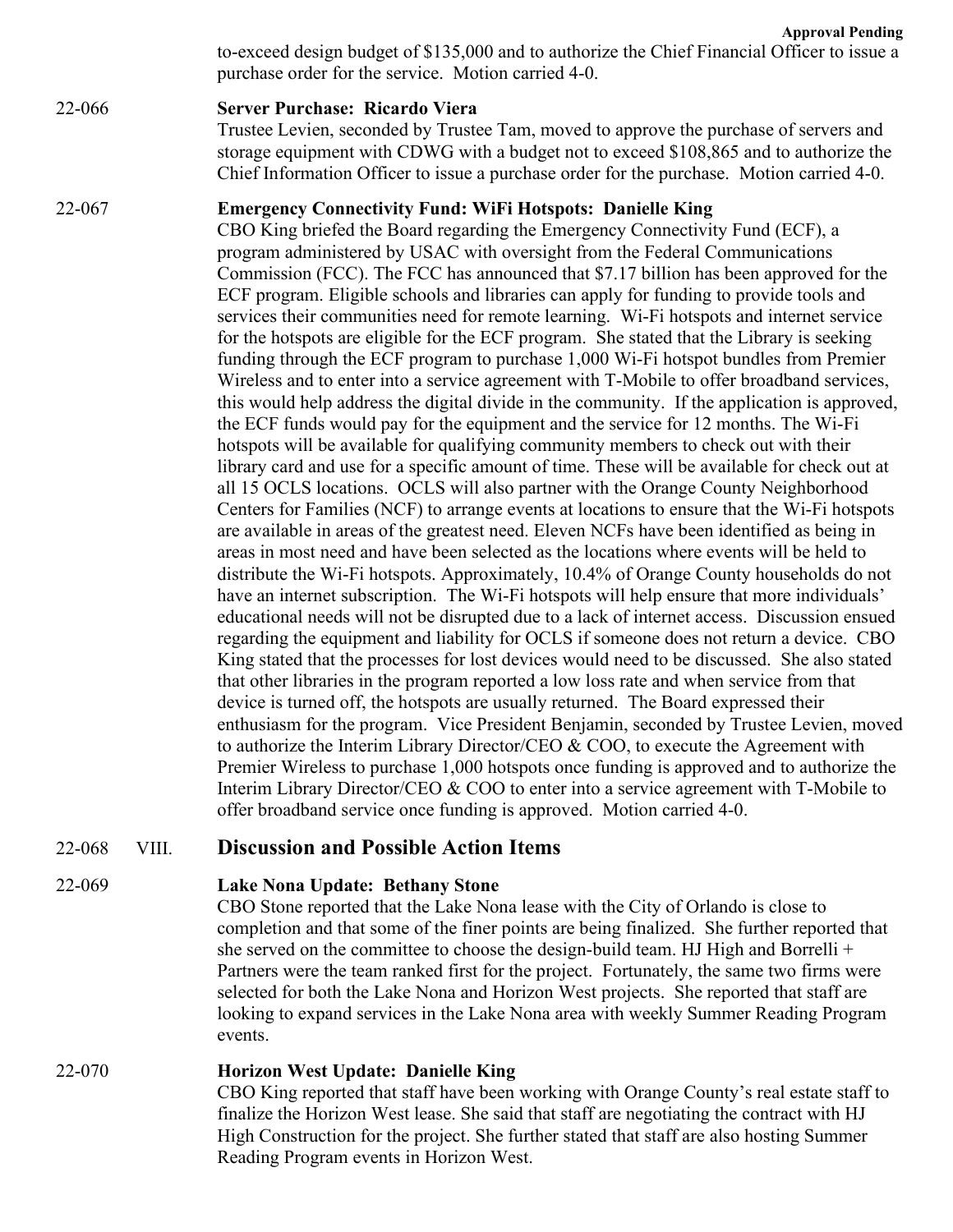22-071 **Director Search Update: Yvonne Hartley** HR Director Hartley briefed the Board about the Search Committee meeting on April 19<sup>th</sup> with June Garcia and that a draft of the recruitment brochure and been created and that all is on track with the timeline.

#### 22-072 IX. **Information**

#### 22-073 **Interim Director's Goals FY 2022: 2nd Quarter Update: Danielle Levien**

Trustee Levien reported to the Board that Interim Director Powell is on-track with his goals. She reported that managers will often meet with customers directly regarding their concerns and that only three branches have received less than 90% score in the Mystery Shopper program in the last quarter. She also reported that the library's outreach service has increased with efforts to partner with community and senior centers to offer various services to their clients. She further reported that the library is looking to engage with different local groups such as Leadership Orlando, and that the Local Wanderer program is very popular. She said there is a possibility to have a book bike and offer mobile checkout for community events. She also spoke about plans are being made for OCLS' 100 Year Anniversary and that staff are exploring the need for library fines.

#### 22-074 **Interim Director's Report**

Our success continues with the Farmworkers Association. In April, staff from the North Orange Branch visited the Farmworkers Association to present about library services and promote card registration. Members were engaged in the presentation, asking questions throughout, and cheered on two occasions. North Orange staff also visited the RCMA Zellwood Child Development Center during a parent meeting to present about library services and promote card registration, and 18 cards were created for individuals and families. On April 25, staff hosted the first monthly Storytime event for RCMA and brought along 45 copies of *The Way I Feel* board books as gifts for the children.

On April 19, Youth Services staff hosted a virtual Sunshine State author Q&A session with Gordon Korman, author of *Unteachables* and *Restart*. Five schools participated in the event with a total of 561 students and 26 educators in attendance.

On April 20, Youth Services staff hosted two virtual Sunshine State author school visits with Adrianna Cuevas, author of *The Total Eclipse of Nestor Lopez*. Eight schools participated in the author's Q&A with a total of 485 students and 28 educators present.

On April 28, Washington Park hosted an event in partnership with Housd, Community Legal Services of Mid-Florida, and the Lila Mitchell-Ivey Lane Neighborhood Center for Families. Attendees were able to receive no-cost legal consultation, help completing rental assistance applications, and information on services from Catholic Charities. Many attendees expressed gratitude that an event was held in such a centrally located part of Orange County and asked if another would be happening at this location. During the event, an attendee was heard telling other people who were waiting how her mother received assistance at a prior event that prevented her from becoming homeless. Her mother was able to receive legal and rental assistance that prevented an eviction that was already in process. A total of 51 community members attended the event with a total of 30 receiving legal assistance.

The Orlando Public Library held the annual Orlando Book Festival on April 30. It was the first time since the pandemic that the event was held in person, and it attracted 224 attendees who enjoyed a day of panels, writing workshops, book signings and keynote speaker Tim Dorsey.